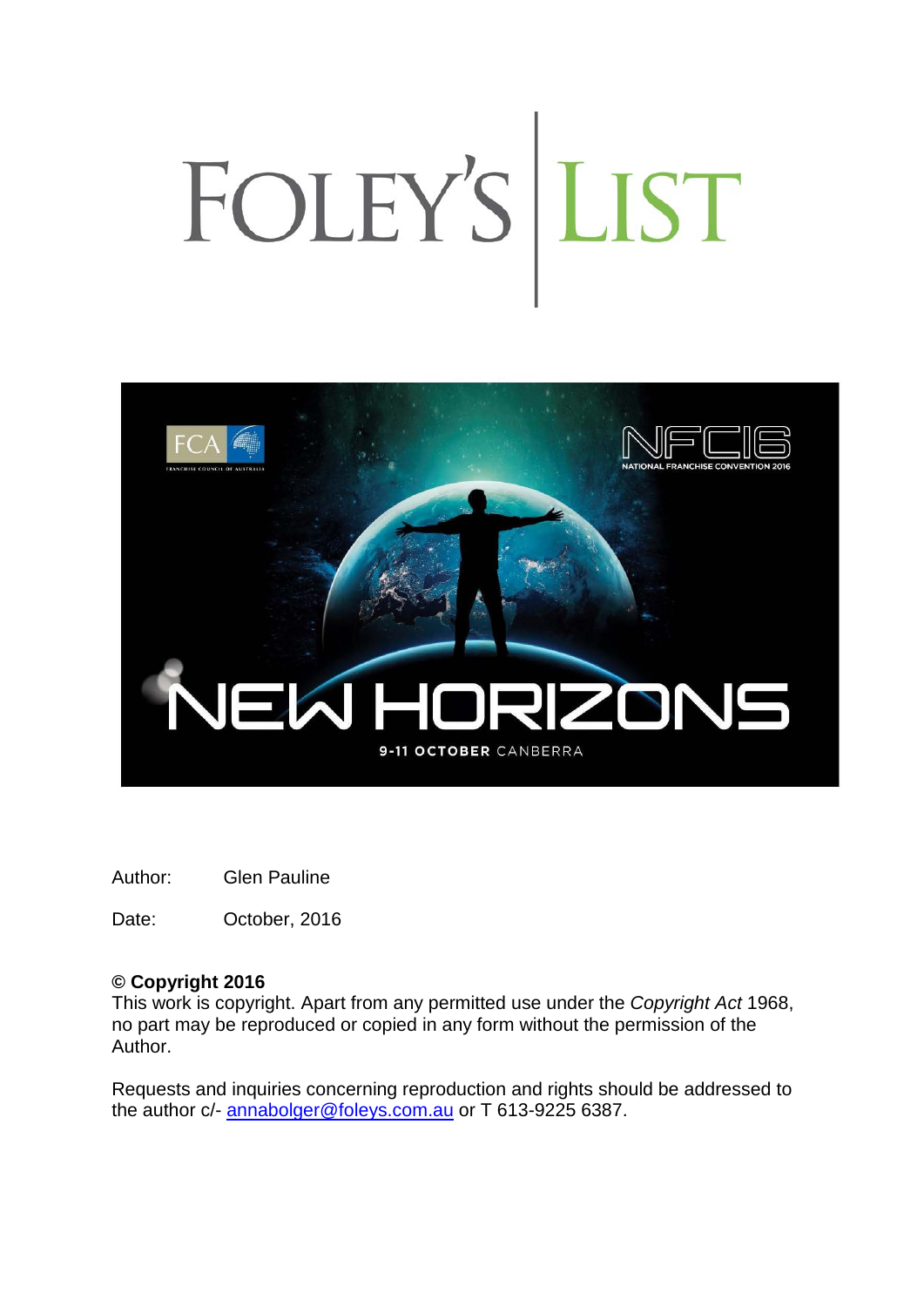

# *Case Update:*

# **1.** *MARMAX INVESTMENTS PTY LTD V RPR MAINTENANCE PTY LTD* **(2015) 237 FCR 534**

- *Exclusivity of Franchise Territories*
- *Incursions into Territory by other franchisees*
- *Franchisor's liability for allowing incursions by one franchisee into another's Territory*

# **2. FRANCHISOR LIABILITY FOR FRANCHISEE WAGE EXPLOITATION – UPDATE**

- *FWO prosecution of 7-Eleven franchisee*
- *Turnbull government reform proposal: franchisor liability under Fair Work Act*
- *Possible Franchising Code of Conduct breaches*

# **1.** *MARMAX INVESTMENTS PTY LTD V RPR MAINTENANCE PTY LTD* **(2015) 237 FCR 534**

1.1.The Full Federal Court, Justices Middleton, Foster and Gleeson JJ, held that:

**Douglas Menzies Chambers** Level 5, 180 William Street Melbourne 3000 Clerk: Foley's List 205 William Street Melbourne 3000 DX 92 Melbourne

Ph: 03 9225 8927 M: 0411 707 487 E: glen.pauline@vicbar.com.au W: www.glenpauline.com.au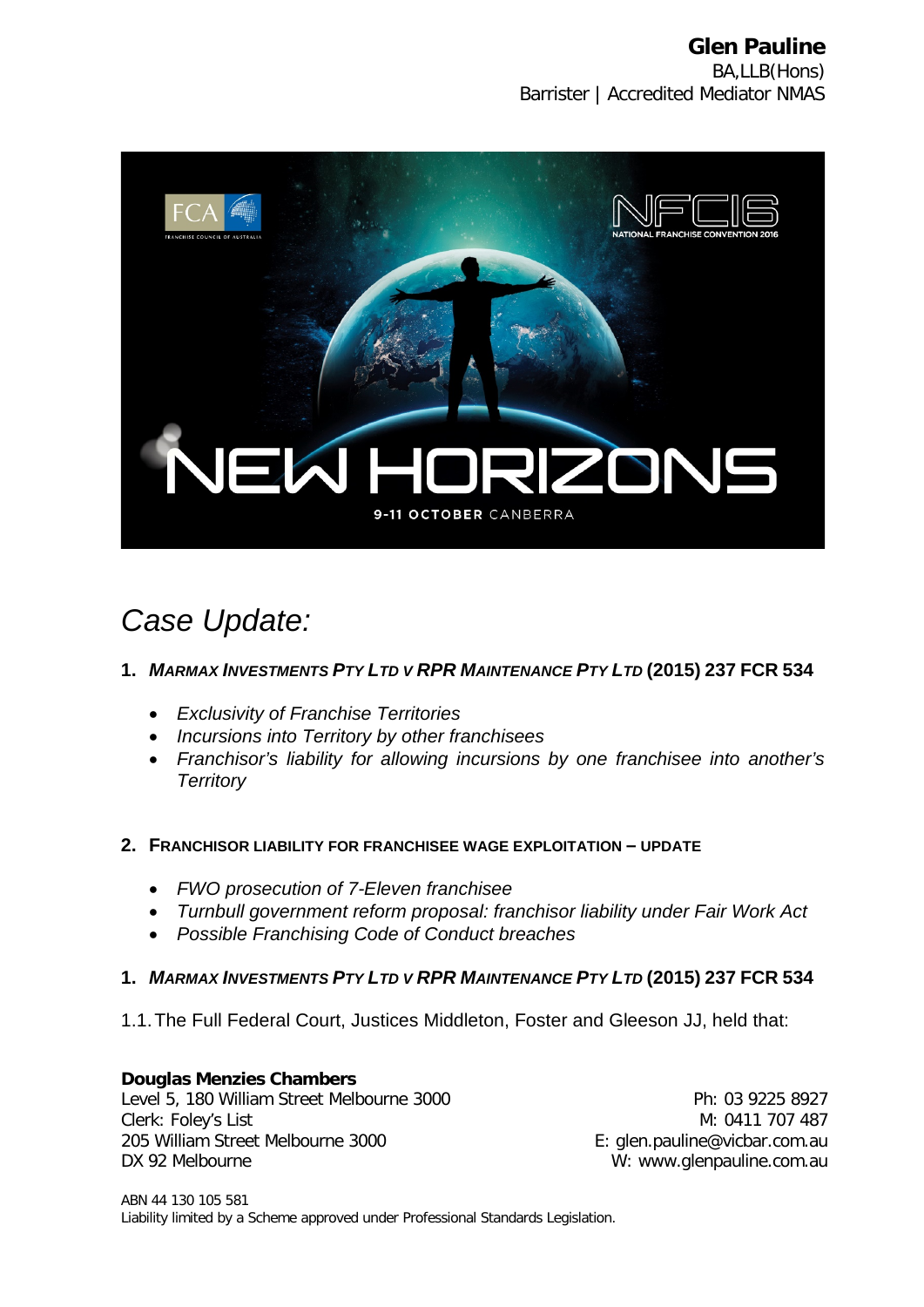- (1) A franchisor's contractual obligation to grant an exclusive franchise to its franchisee carried a correlative prohibition on the part of the franchisor not to authorize other franchisees to engage in the franchise business within the territory of the franchise.
- (2) However it was not necessary to enable the franchisee to have the benefit of the franchise agreement to require the franchisor to take positive steps to investigate possible incursions by another franchisee, and a term to that effect would not be implied into the franchise agreement.
- 1.2.The first proposition should hardly be a surprise to franchisors. It is the second proposition which is of interest, as it provides a degree of protection of franchisors from the difficulties that might arise between franchisees in adjoining territories.
- 1.3.Spanline is the franchisor of a national network of franchises and sub-franchises. Through that network Spanline designs, manufactures and sells home extensions or additions, including patios, roof awnings or covered verandah's, glass and screened enclosures and carports.

#### Franchise agreements

- 1.4.RPR was a franchisee under a five year franchise agreement with Spanline from 2001 in relation to the South Coast (of New South Wales). It had an exclusive franchise in the territory. The agreement expired in January 2006. It was not replaced until August 2009.
- 1.5.In the meantime RPR sold part of its franchised territory to Marmax and entered into various agreements with Marmax and entered into a five year sub-franchise agreement in October 2003 in relation to the Illawarra area.
- 1.6.Later in 2004, RPR sold the Spanline Illawarra business to RPR. The Transfer of Business Agreement restrained RPR from interfering with the franchised business sold to Marmax by soliciting, canvassing or securing the custom of customers. However, there was *no corresponding provision restricting Marmax from interfering with RPR's business*.
- 1.7.In February 2005 Marmax entered into a franchise agreement with Spanline for the Illawarra territory.

# Customers in RPR's territory

1.8.Customers who lived in RPR's territory came into Marmax's showroom in Marmax's territory because RPR did not have a showroom located near the Southern Highlands area. Marmax's showroom was about an hour's drive away at Nowra.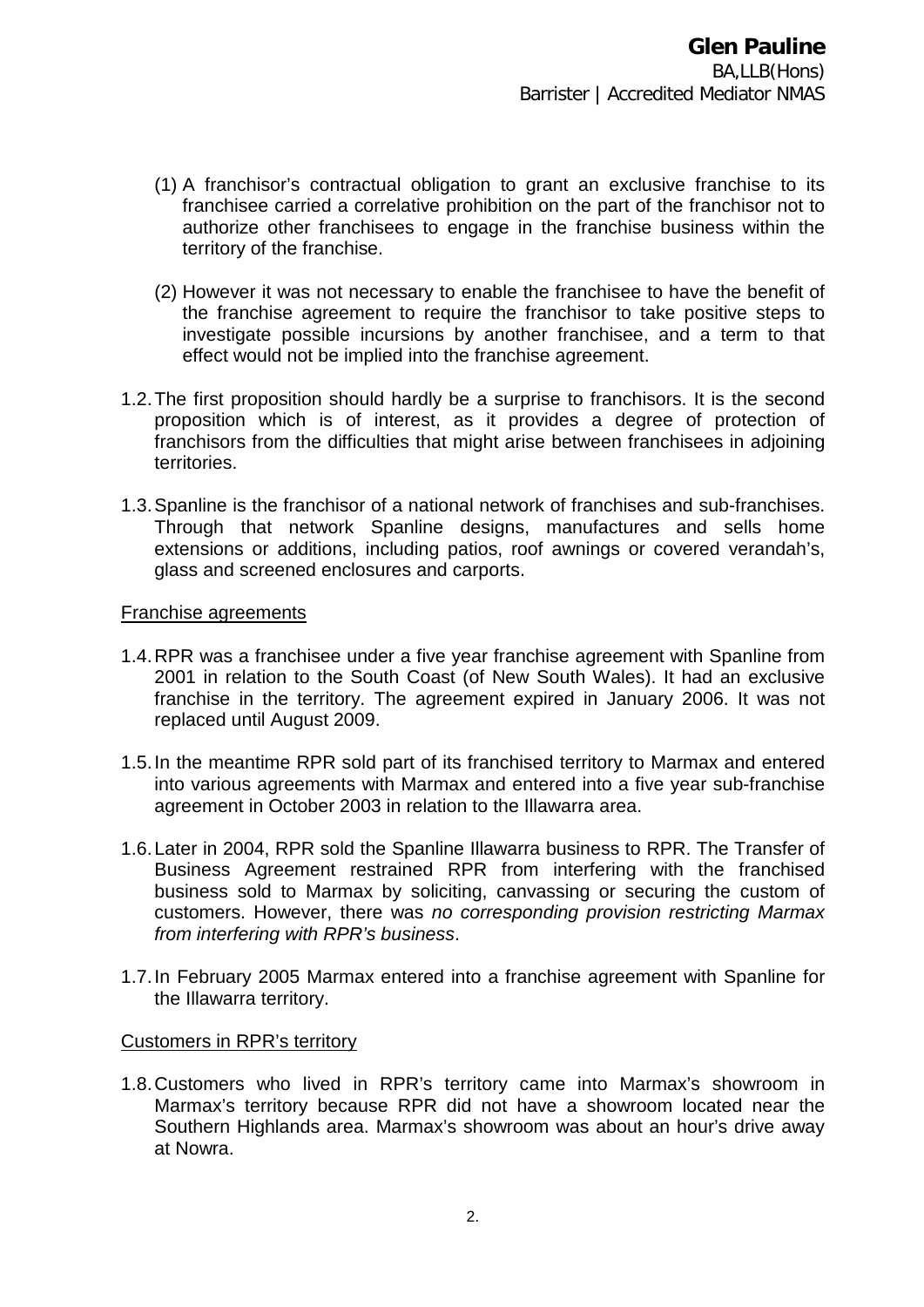1.9.RPR complained to the franchisor, Spanline. However Spanline, concerned about its own commercial interests in keeping customers away from its competitors, gave permission to Marmax to do certain projects in RPR's territory. This was described by the court as a "side deal" which was not authorized by the relevant franchise agreements. The trial judge found that:

> *The effect of the permission was to vary and derogate from RPR's rights of exclusivity under the first and second RPR franchise agreements. RPR never consented to that variation. Indeed, it was totally unaware that the variation had been made unilaterally by Mr Way. And Mr Way never notified RPR of the fact that he had granted the permission to the Byrnes to do certain work in RPR's franchise territory notwithstanding that he had numerous opportunities to do so, not the least in the context of his investigations of RPR's ongoing complaints regarding Marmax's activities. Accordingly, I find that the permission was unlawful because it was not authorised by the terms of the first RPR franchise agreement (which is the agreement which was in place at the time the permission was granted). Nor was it subsequently regularised by the parties entering into the second RPR franchise agreement in August 2009 in circumstances where that agreement is silent as to the existence of the permission and RPR was totally unaware that it had been granted.*

- 1.10. Marmax had been acting on the side deal without RPR's knowledge for more than two years.
- 1.11. The permission by Spanline to service customers in RPR's territory was later extended to include retaining leads that came its way by telephone and not just by customers who visited its showroom.
- 1.12. Marmax did over \$200,000 of work comprising approximately 50 jobs in RPR's territory over a 20 month period.

#### Exclusivity provisions

- 1.13. Spanline unsuccessfully argued that the exclusivity provisions in its franchise agreement provided an exclusive right to RPR to sell Spanline products within its franchise territory but did not prohibit another franchisee who had sold a product to a customer at a retail store located in its own territory from then installing that product in RPR's territory.
- 1.14. The Full Court rejected this argument primarily due to the definition of "Franchised Business" including the business of installation, the nature of the franchised business which involved installations, and reference to the building of additions and improvements in the disclosure document.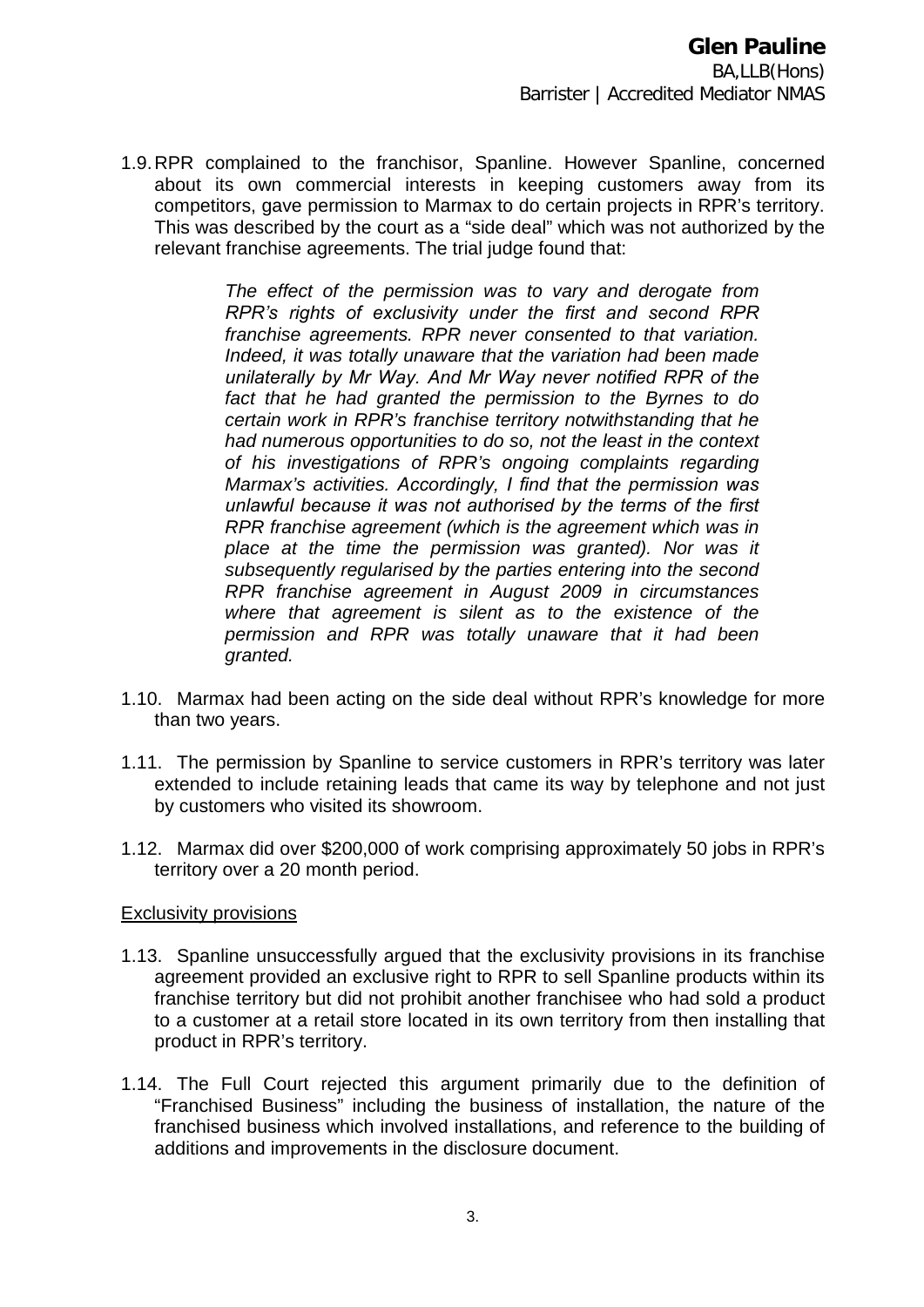1.15. The Full Court construed the exclusivity provisions as imposing a prohibition on a franchisee of the installation of Spanline products on residential dwellings outside the franchisee's territory. It also found that Spanline was prohibited from licensing another franchisee (Marmax) from establishing or operating a Spanline business in RPR's territory, and

> *"a correlative promise on the part of Spanline not to authorise other franchisees to engage in the franchise business within the territory of the franchise".*

#### No duty to take positive steps to maintain exclusivity

1.16. However*,* the Full Court found that Spanline was *not* required to take positive steps to ensure that the exclusivity was maintained. The implied duty to do all things necessary to give the other party the benefit of the contract:

> *"required Spanline to refrain from taking positive steps that would infringe upon or cause a third party to infringe upon the exclusive franchise granted to RPR. To require Spanline to do more, such as to take positive steps to investigate possible incursions by Marmax upon the rights of RPR, would exceed the requirement of necessity. It could not be said that the absence of a requirement to investigate such conduct would render the RPR franchise agreement nugatory, worthless or seriously undermined."*

# Good faith and fair dealing not breached

- 1.17. Although the Full Court considered whether implied terms of reasonableness and good faith in an agreement between franchisor and franchisee (*Burger King Corporation v Hungry Jack's Pty Ltd* (2001) 69 NSWLR 558) might give rise to an obligation to maintain exclusivity, it referred to the further judicial explanation of such terms that they would "*not restrict a party acting so as to promote its own 'legitimate interests'*", "*will never impose an obligation "which would be inconsistent with other terms of the contractual relationship*" and that "*the implied covenant of good faith is breached only when one party seeks to prevent the contract's performance or to withhold its benefits"*.
- 1.18. The Full Court held that the implied duty of good faith did not require anything more of Spanline than the duty to cooperate.

# Customer choice and preference no defence for Marmax

1.19. Marmax argued that the sub-franchise agreement between it and RPR was not breached because the exclusivity provision was intended only to protect the setting up of competing businesses. It said that the franchisor had no control over "customer preference and choice" (of franchisee) and that "one would infer that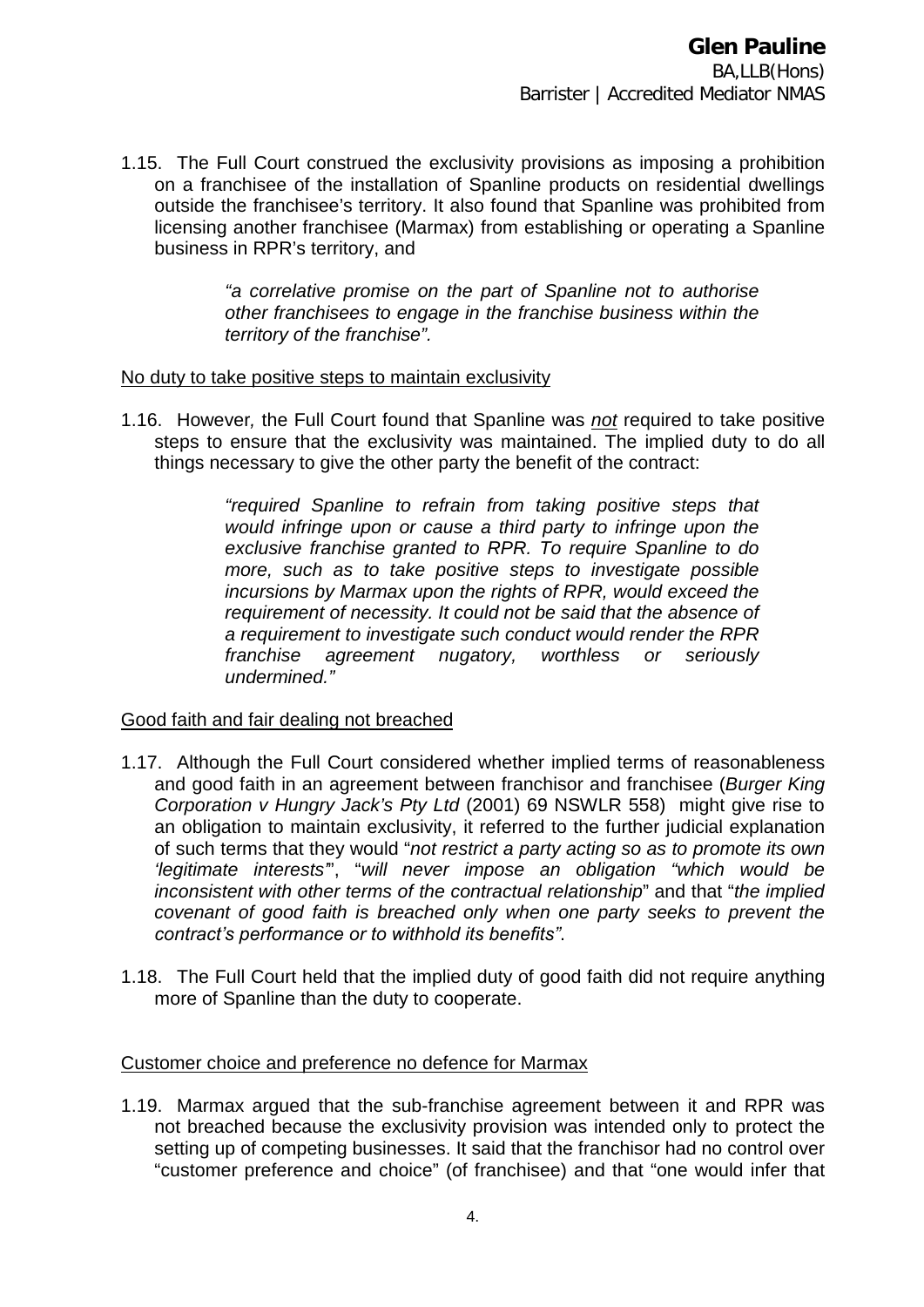the parties understood that there would be customer choice". The Full Court rejected that argument for the same reasons as above in relation to the franchise agreement imposing prohibitions on Spanline.

#### Franchisor not obliged to investigate franchisee's complaints

1.20. An interesting aspect of the case is the consideration of the franchisor's response to the complaints by RPR of incursion by Marmax into its territory, and the availability of the franchisor's database to conduct an investigation. The trial judge made factual findings adverse to Spanline, that its purported investigation of RPR's complaints about Marmax's activities were "seriously deficient", as follows:

> *"Spanline seemed to take the view that it was incumbent upon the Marrons to adduce the necessary evidence to establish a breach and that Spanline should not conduct its own independent inquiries other than to ask the Byrnes to respond to each individual complaint. It was plainly open to Spanline to search the SMARTS database and also conduct an audit of Marmax's relevant business records. A search of the SMARTS database would have revealed jobs entered in that database by Marmax in respect of customers who lived in RPR's territory including, but not limited to, particular jobs which were known to RPR and about which it complained. Spanline had access to that relevant information — RPR did not. The SMARTS database was searched by a Spanline employee at Mr Way's request in mid-2009 following receipt of the initial complaints from RPR. That search revealed that Marmax had done 13 jobs in RPR's territory up to that time, which was more than the number of jobs complained of by RPR at that point. Yet Mr Way did nothing with that information, primarily because he believed that he could not see anything that "looked suspicious" at that stage. As I indicated in [86] above, this was an unsatisfactory and unreasonable assessment in the circumstances. And despite the numerous subsequent complaints by RPR it appears that Spanline made no further effort to search the SMARTS database for relevant material. Nor did it conduct an audit of Marmax's business records which presumably would have revealed relevant information and placed Spanline in an informed position to determine what further action it, as franchisor, should take against* **Marmax.**

1.21. Spanline asserted there was no breach of contract and it was not required to use its SMARTS database to determine the scope of Marmax's activities. The Full Court agreed that the above omissions did not amount to breaches of the RPR franchise agreement but the adverse findings of the trial judge stood.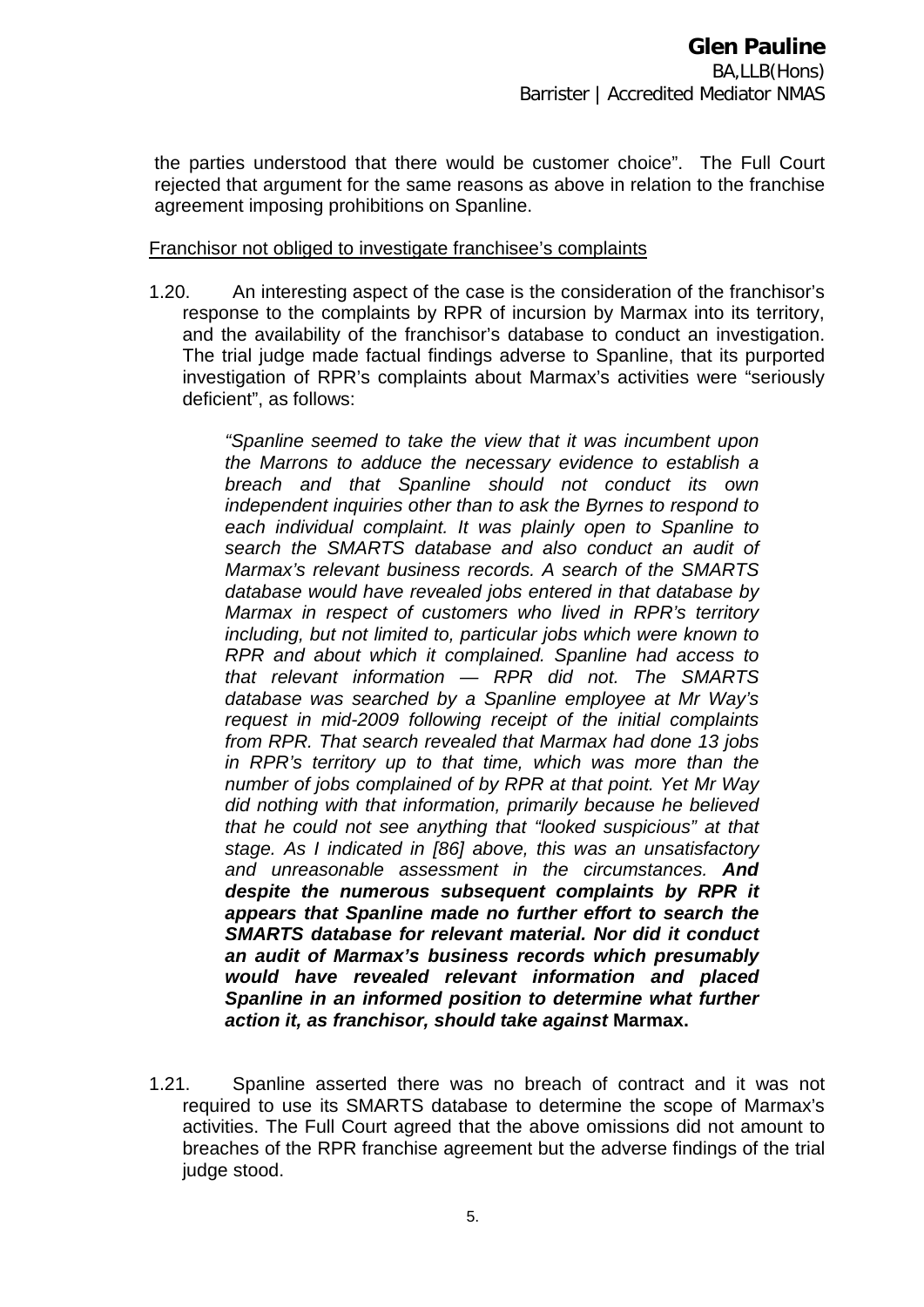1.22. Implicit in this is recognition of the commercial arm's length relationship between franchisor and franchisee, such that the franchisor is not required to go beyond the obligations on it under its franchise agreement, even if it has the ability to discover evidence in its possession of infringement of an exclusive territory. This is consistent with the Full Court's conclusions referred to above in paragraphs 1.16 and 1.17 that no positive steps were required to maintain exclusivity and an implied term of good faith and reasonableness is not breached unless a party seeks to prevent the contract's performance or to withhold its benefits.

# Side deal was unlawful breach of franchise agreement

1.23. The Full Court held that the "side deal" by the franchisor was contrary to the "correlative obligation" referred to above in paragraph 1.15, which was an implied term of the RPR second franchise agreement.

#### Marmax not in breach – no franchise agreement in force

1.24. The Full Court found that there was no breach of the sub-franchise agreement by doing work in RPR's territory during the period September 2007 to July 2008, but this conclusion was due to its conclusions as to the termination of the sub-franchise agreement by reason of the first Marmax franchise agreement in February 2005 and the transfer of Illawarra business agreement, whereby RPR impliedly agreed to relinquish its pre-existing right to conduct a Spanline franchise in the Illawarra area, upon Spanline and Marmax entering into a direct franchise agreement: see [195], and at [197] the Full Court said:

> *"In our view, the sub-franchise agreement did not survive the commencement of the Marmax franchise agreement, because the transfer of Illawarra business agreement operated to rescind the sub-franchise agreement from the time that it ceased to be the source of Marmax's entitlement to operate the business that it purchased from RPR. RPR could not both sell the business to Marmax and sub-franchise it to Marmax. The sub-franchise agreement contained numerous provisions that were intended to protect RPR's rights as a franchisor, which rights were sold to Marmax. An obvious example is the right to a transfer of the business name "Spanline Home Additions Illawarra" upon termination of the sub-franchise agreement. That right is plainly inconsistent with the transfer of Illawarra business agreement and could not have been intended to survive the transfer of Illawarra business agreement. Thus, the nature of the transfer of Illawarra business agreement and the inconsistency of its terms with the sub-franchise agreement give rise to an implication that the sub-franchise agreement would be terminated or rescinded upon the commencement of a direct franchise agreement.*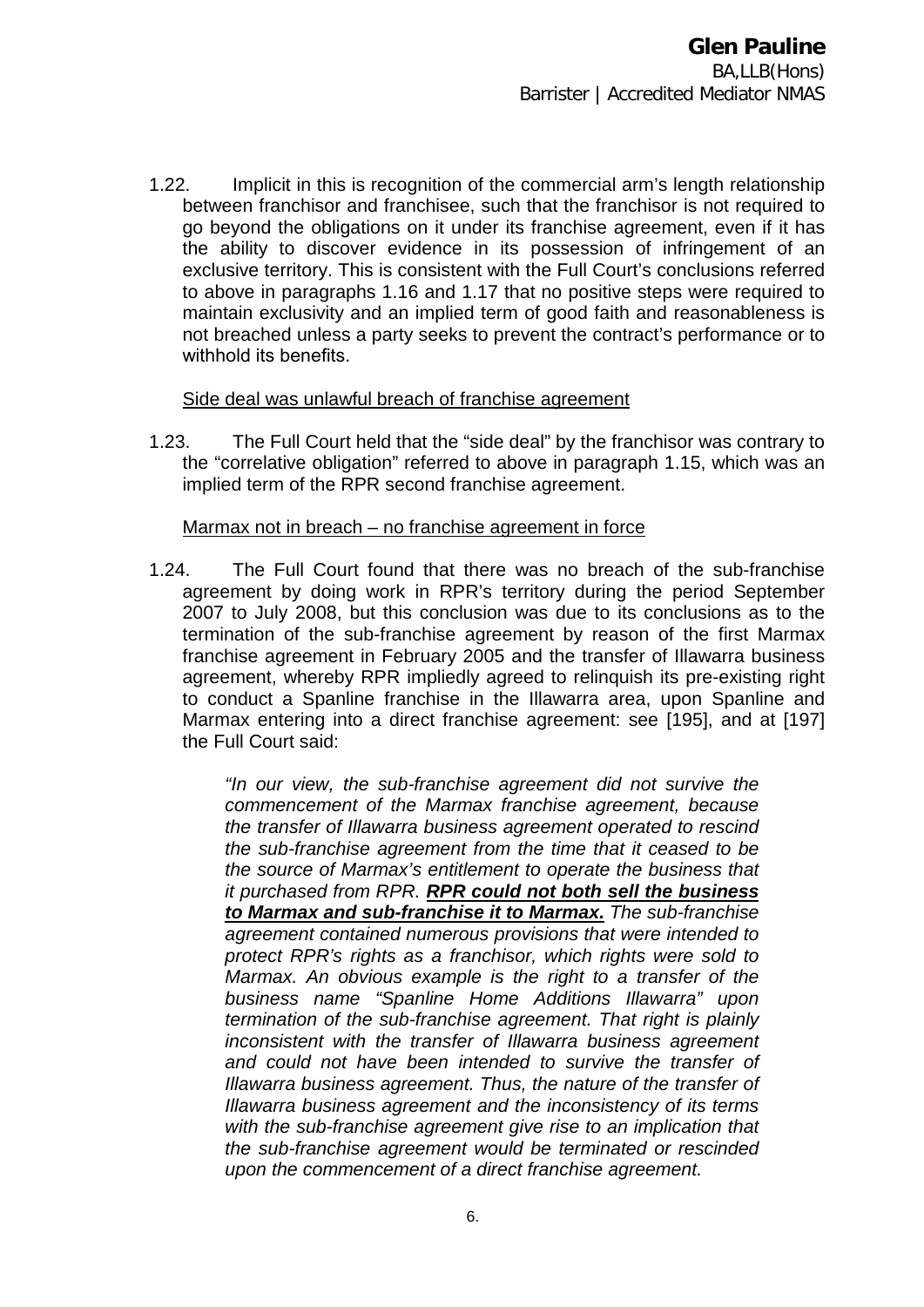#### **2. FRANCHISOR LIABILITY FOR FRANCHISEE WAGE EXPLOITATION – UPDATE**

- *FWO prosecution of 7-Eleven franchisee*
- *Turnbull government reform proposal: franchisor liability under Fair Work Act*
- *Possible Franchising Code of Conduct breaches*

# *FWO prosecution of 7-Eleven franchisee*

- 2.1.Much has been written over the past year about the 7-Eleven underpayment of wages scandal. On 1 July 2016 a 7-Eleven franchisee was ordered to pay a \$150,000 penalty for deliberately underpaying its employees and using a regime of reverse calculation to cover its tracks.
- 2.2. In *Fair Work Ombudsman v Hiji Pty Ltd* [2016] FCCA 1634, the 7-Eleven franchisee being prosecuted made submissions on penalty that they "they operated under a franchising model which was extremely detrimental to them". The Court heard submissions about this model, and the subsequent changes to the model, …as follows:

"…it was a term of the Franchise Agreement with 7-Eleven Head Office that:

- a. 7-Eleven Head Office were to receive 57% of the total *gross* income made at the Parkville Store; and
- b. the Parkville Store would remain open for 24 hours per day.

…the franchise model "*made it very difficult …to pay … employees the appropriate minimum wage entitlements*…"

2.3. It was further submitted that:

"…7-Eleven Head Office has subsequently revised the terms of their franchising model…and has provided a revised franchise agreement to all franchise owners…in recognition of the flaws in the franchise model under which the Parkville Store operated. *…as part of the terms of the Revised Agreement:*

(a) 7-Eleven Head Office has given …a minimum income guarantee of at least \$340,000 per annum. This is enough to pay all of the relevant minimum entitlements to staff, as well as providing…the ability to service …loans and provide … a wage to live off;

(b) 7-Eleven Head Office has also altered the profit sharing arrangements. For stores who earn less than \$500,000 per annum, the profits are split 50/50.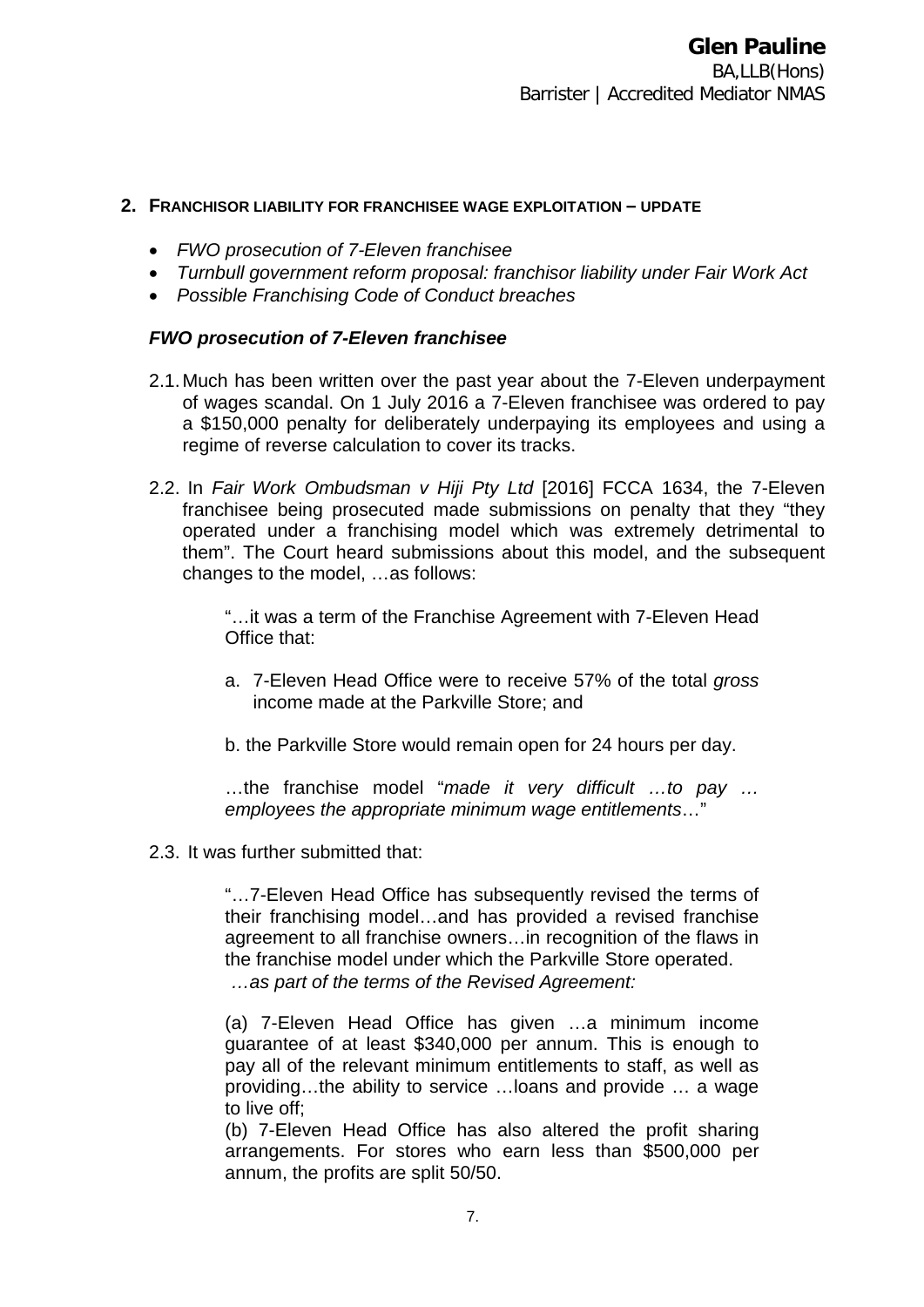(c) 7-Eleven Head Office is now responsible for paying employees and processing the relevant pay advices, payroll and superannuation entitlements."

- 2.4.They further submitted that by reason of 7-Eleven Head Office's proposal of a new franchising model, 7-Eleven Head Office has acknowledged how difficult it was for franchise owners (including the Respondents) to ensure that minimum wage entitlements were met under the old franchising regime…".
- 2.5.Judge Jones accepted "that the previous franchising model of the 7-Eleven Head Office placed significant restrictions on the capacity of the Respondents to generate an income from the operation of the franchise. It is apparent that the revised franchise agreement establishes a business model for the Respondents which, into the future, ensures a minimum income for the Respondents for the purpose of the payment of minimum entitlements to employees of its Spencer Street store, improves the profit arrangement as between the 7-Eleven Head Office and the Respondents and removes the capacity of the Respondents to manipulate the payroll system".
- 2.6.However Her Honour said she was "not prepared to infer the motivation of the 7-Eleven Head Office in entering into this new arrangement".
- 2.7.Her Honour also did not accept that the terms of the previous franchising agreement excused the Respondents from ensuring that employees employed at the Parkville store were paid in accordance with the minimum entitlements under the Act and the Award, but considered that at most, the previous franchise agreement "bears on a consideration of the level of penalty". Her Honour did not however, give this factor "the significant weight" sought by the franchisee.
- 2.8.That the franchising model was scrutinised in a court judgment against franchisees, sounds a stern warning to franchisors. Even if a franchisor is not legally responsible for the franchisee's unlawful actions, the brand damage of a franchising model that results in underpayment of wages of franchisee employees, is likely to continue.

# *Turnbull government reform proposal: franchisor liability under Fair Work Act*

2.9.While legislation is not yet available, the Coalition policy response to the 7- Eleven scandal to be pursued involves making franchisors accountable by:

> *"introducing* new *provisions that will apply to franchisors and parent companies who fail to deal with exploitation by their franchisees. The Fair Work Act will be amended to make franchisors and parent companies liable for breaches of the Act by their franchisees or subsidiaries in situations where they*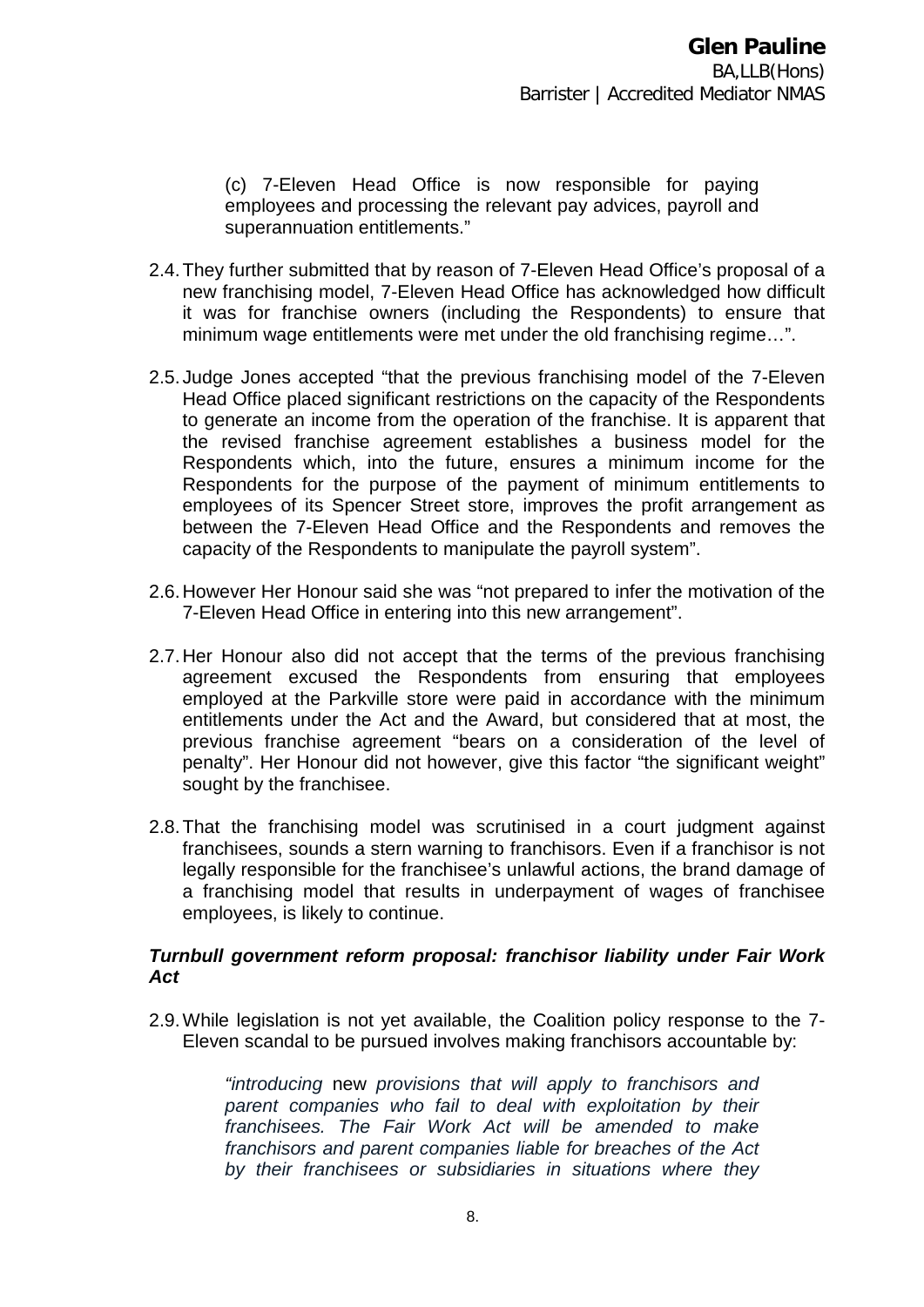*should reasonably have been aware of the breaches and could reasonably have taken action to prevent them from occurring. Franchisors who have taken reasonable steps to educate their franchisees, who are separate and independent businesses, about their workplace obligations and have assurance processes in place, will not be captured by these new provisions".* 

# *Possible breach of Franchising Code of Conduct*

- 2.10. In future, if the Fair Work Ombudsman does not come knocking, it is possible that a disgruntled franchisee might consider its options against a franchisor for recovery of additional (Award) wages that were payable to employees under the franchising model that were not properly disclosed to it in a disclosure document under the Franchising Code of Conduct ("Code").<sup>1</sup>
- 2.11. Complicity by a franchisor in underpayment of wages by its franchisees, may potentially be in breach of the Code. A franchisor is required<sup>2</sup> to provide a compliant disclosure document to any prospective franchisee or any franchisee proposing to renew or extend the scope of a franchise agreement. Clause 14.7 of the disclosure document contained in Annexure 1 of the Code requires details of each "recurring or isolated payment, that is within the knowledge or control of the franchisor or is reasonably foreseeable by the franchisor, that is payable by the franchisee to a person other than the franchisor".
- 2.12. It would be hard to argue that Award wages, including penalty rates payable, are not within the knowledge of the franchisor or reasonably foreseeable by a franchisor, especially where the franchise is an established brand that has been operating for years.
- 2.13. Clause 14.7 of the disclosure document must provide a description of the payment, the amount of the payment or formula used to work out the payment, to whom the payment is made, and when the payment is due. If the amount cannot easily be worked out, it is acceptable to provide "the upper and lower limits of the amount".<sup>3</sup>
- 2.14. Modern Awards in operation since 2010 contain clauses which effectively allow the amount of wages payable for employees working shift work, evenings, weekend and public holiday work to be calculated in advance, and wages are usually paid on a weekly or fortnightly basis. In other words, there ought to be an item in clause 14.7 of the disclosure document referring to the estimated wages (including superannuation payments) payable every week or fortnight in line with the hours of work and rosters utilised in the franchised business model. The relevant Award classification for employees who will be required in the business ought to be used to calculate the estimated wages and superannuation or upper or lower limits.